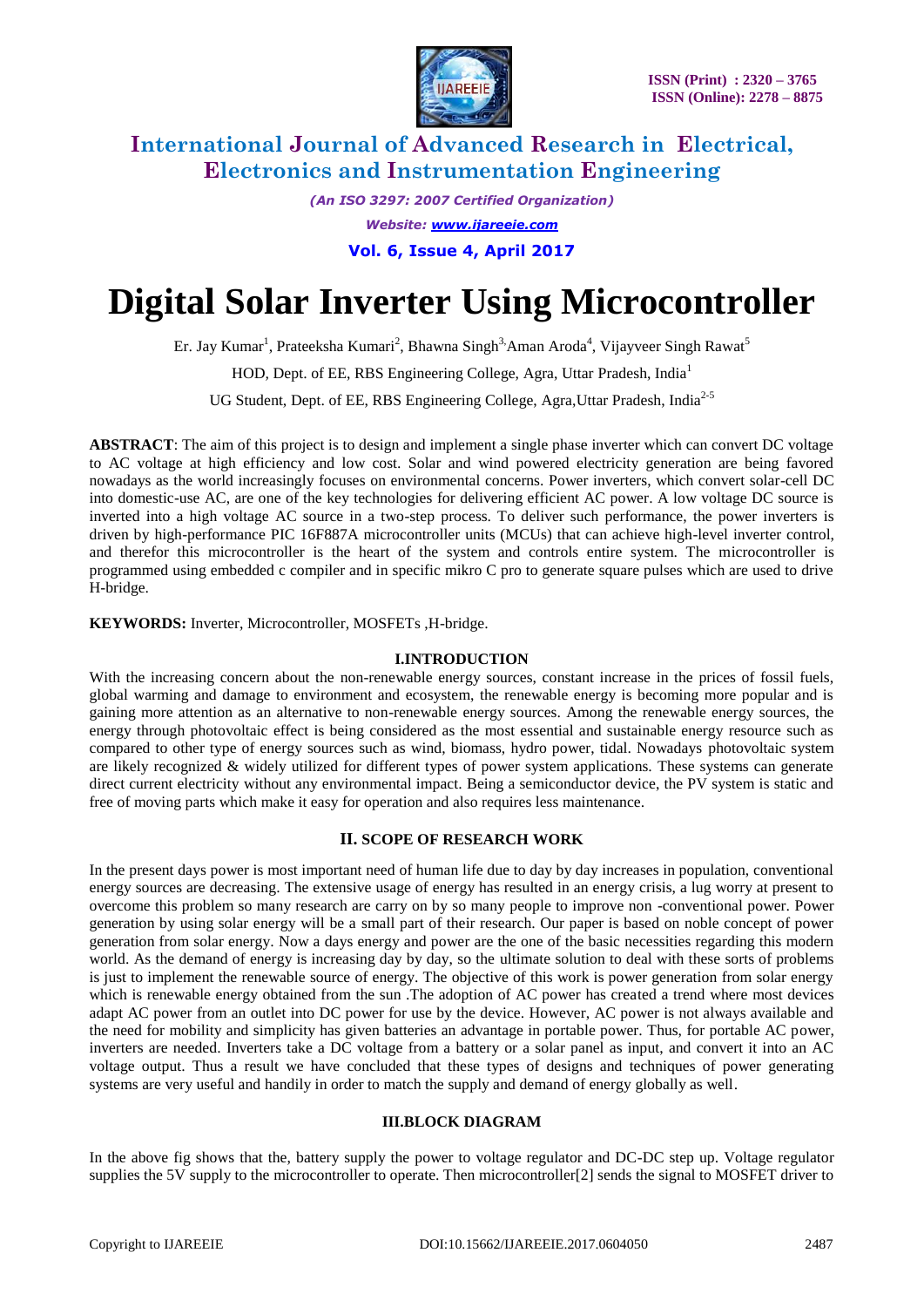

*(An ISO 3297: 2007 Certified Organization)*

*Website: [www.ijareeie.com](http://www.ijareeie.com/)*

### **Vol. 6, Issue 4, April 2017**

run the MOSFETs connected in the H- bridge configuration. The output of the MOSFETs is filtered by the filter and the then given to the desired load.



Fig 1 Block Diagram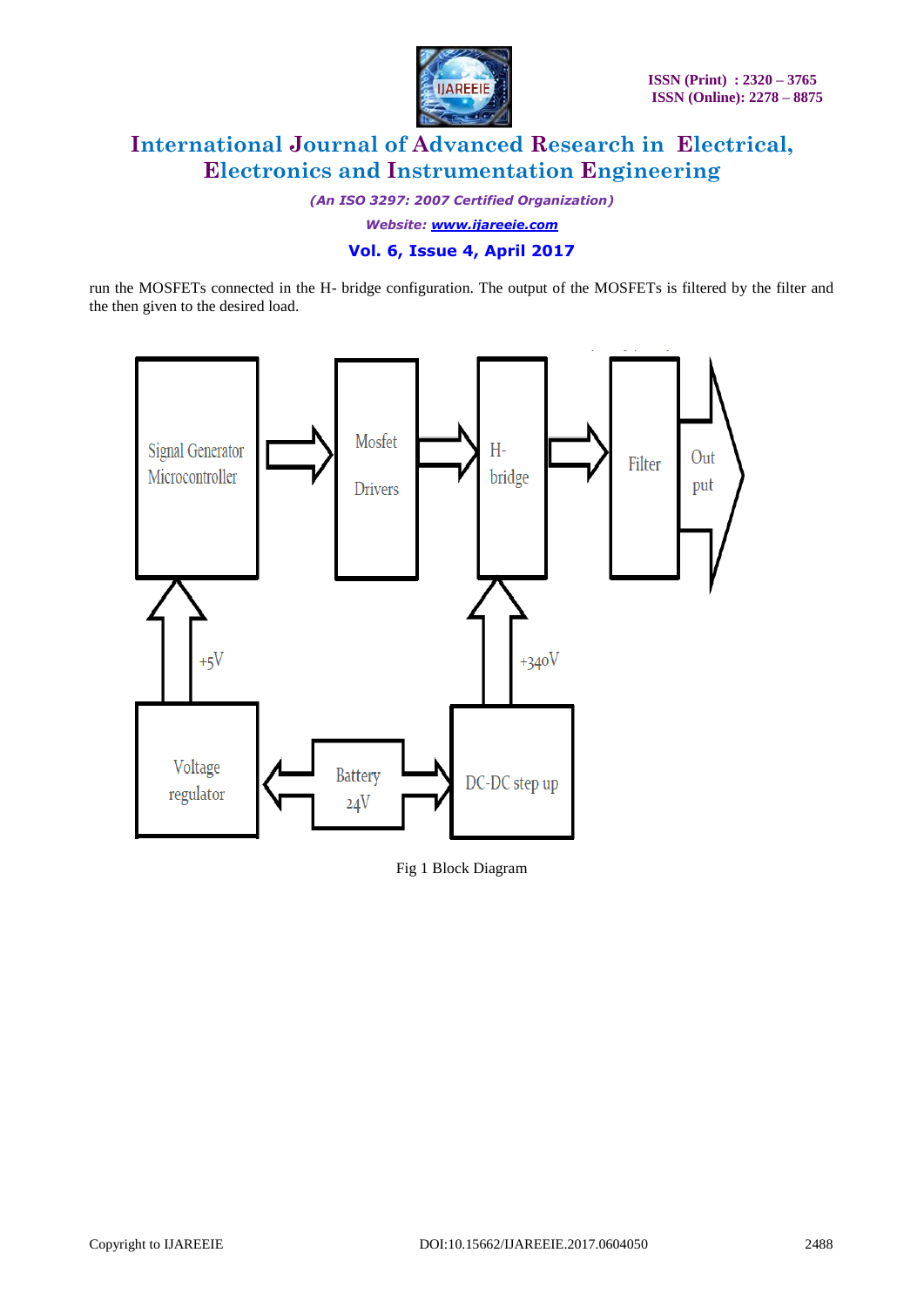

*(An ISO 3297: 2007 Certified Organization)*

*Website: [www.ijareeie.com](http://www.ijareeie.com/)*

### **Vol. 6, Issue 4, April 2017**

#### **IV.PROPOSED METHODOLOGY AND DISCUSSION**

**Circuit Diagram:** Fig shows the circuit diagram of the Solar inverter. This circuit is divided in to 4 group: Solar panel and battery circuit, control circuit, inverter circuit, AC supply circuit.



#### Fig 2 Circuit Diagram

#### **V .WORKING**

Working of the circuit can be explained with the help of 4 main sub circuits:

**1. Solar Panel and battery Circuit :** In this circuit 40 watts solar panel is connected to battery using a 1N4007 diode. When sunlight falls on the solar panel then emf is generated and a current starts to flow thatwill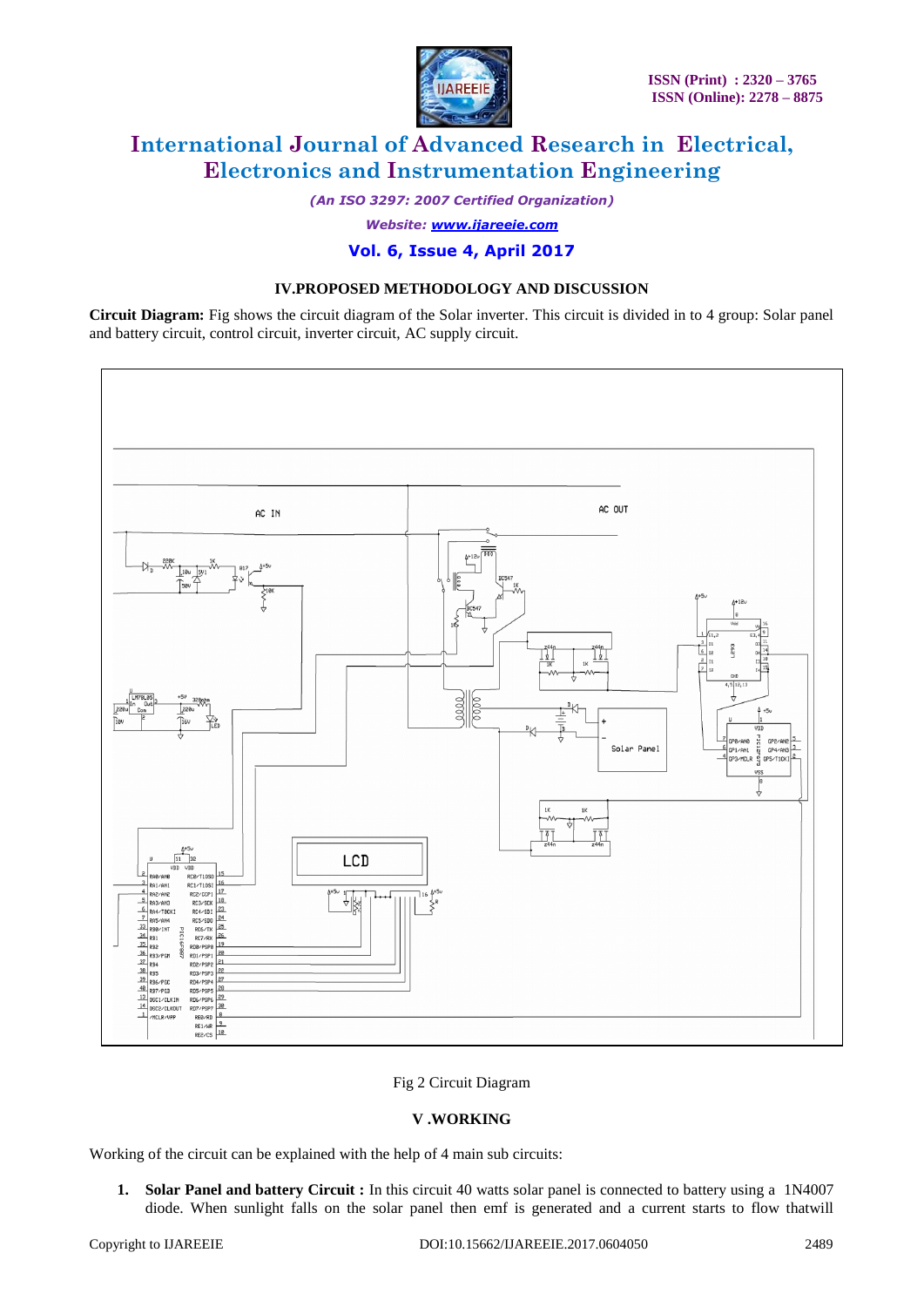

*(An ISO 3297: 2007 Certified Organization)*

*Website: [www.ijareeie.com](http://www.ijareeie.com/)*

### **Vol. 6, Issue 4, April 2017**

eventually charges the the battery. Diode is connected in forward biased to the battery because in case of AC charging current will not goes back to the panel.

- 2. **Control Circuit:** This circuit comprises of a PIC16F887 Microcontroller that controls the operation of the whole circuit i.e. this microcontroller will make sure that in the absence of sunlight it will shifts the circuit to AC supply, and during daylight i.e. in the presence of sunlight it will shits the operation to DC supply through solar panel. And when battery got full charged it will cuts the supply from the solar panel using relay. Microcontroller also connected with the LCD that will show the battery percentage.
- 3. Inverter Circuit: This circuit comprises of Transformer, Relay, 4 MOSFETs, MOSFET driver and PIC12F675.Duringdaylight i.e. in the presence of sunlight microcontroller PIC16F887 sends the signal to PIC12F675, therefore it will send pulse to the MOSFET driver that will drive the MOSFETs. MOSFETs are connected to the driver circuit in such a way that when driver sends a pulse to the upper two MOSFETs it will give positive cycle of AC and when it sends the signal to lower two MOSFETs it will give negative half cycle in the output. This AC output from the MOSFETs is therefore step-up to 230V AC.
- **4. AC Supply Circuit:** In the absence of sunlight whole operation of the circuit will shift to AC supply. Microcontroller PIC16F887 will stop sending signal to the PIC12F675 therefore the inverter circuit will stop working and battery will start charging from AC supply. And during charging the battery, load can also be connected.

#### **VI. ACTUAL HARDWARE**

Figure 1 is showing the prototype of the solar inverter in which all the components are connected like solar panel battery etc. and in figure 2 shows the battery charging from the solar energy.



Fig 3Assembled prototype of solar inverter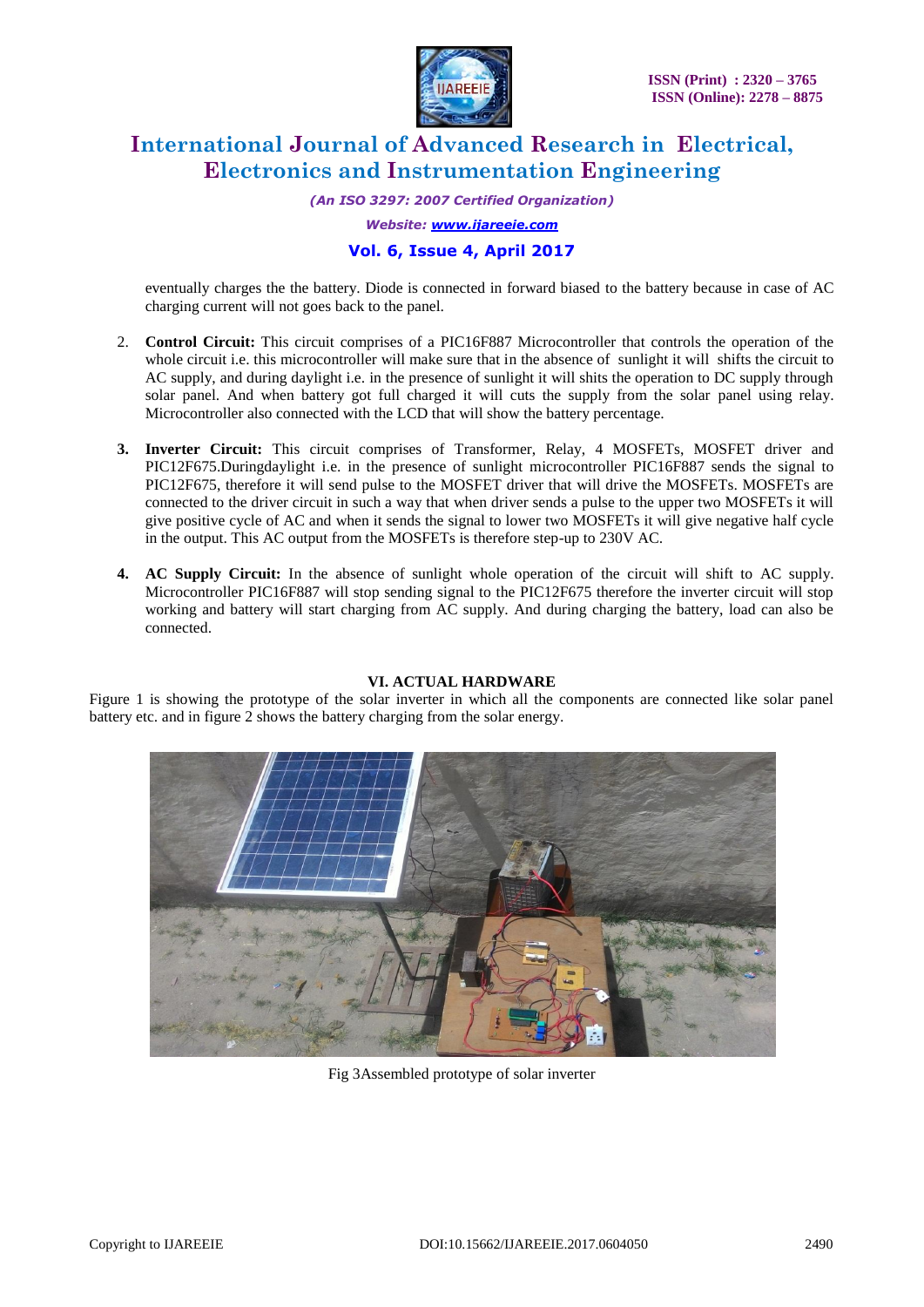

*(An ISO 3297: 2007 Certified Organization) Website: [www.ijareeie.com](http://www.ijareeie.com/)* **Vol. 6, Issue 4, April 2017**



Fig 4Battery charging shows in digital form

### **VII. OUTPUT**

Fig 5.1 showing the output from the inverter in the form of bulb glowing firstly the battery Is charged using solar panel and then battery is giving its power to the inverter therefore bulb is glowing, and in fig 5.2 showing the output of the simulation model in Proteus.



Fig 5 Bulb glowing through output from inverter